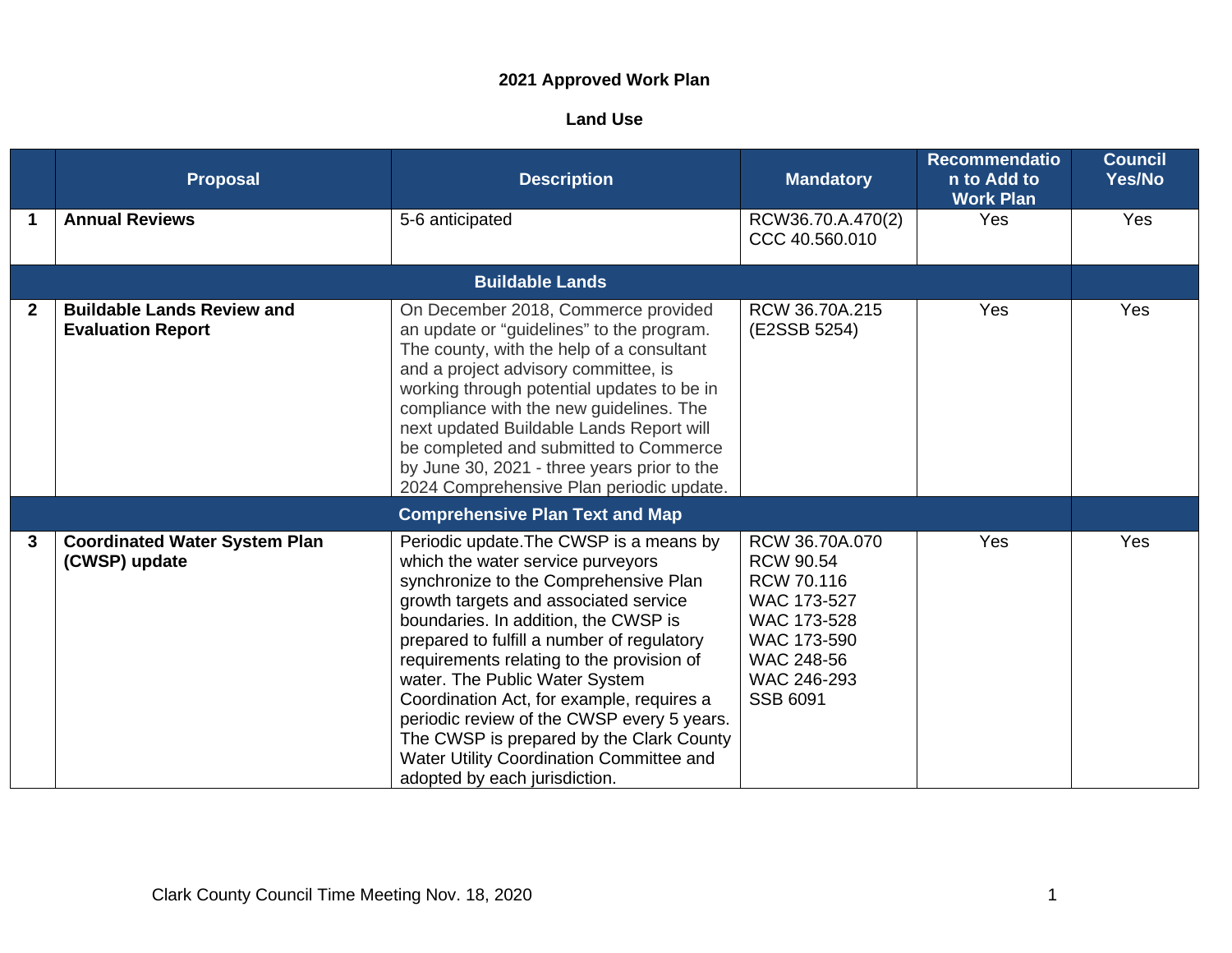| 4              | <b>Flood Insurance Rate Map (FIRM)</b>                                   | FIRM is published by FEMA to show<br>different degrees of risk which helps<br>determine the cost of flood insurance.<br>FEMA studies statistical data on river flow.<br>storm tides, rainfall and topograpic surveys<br>to create the FIRM. Periodically, FEMA<br>sends the county an updated FIRM. The<br>county assists FEMA in notifying affected<br>property owners and will have six months<br>from the issuance of a FEMA letter of final<br>determination to adopt the new FIRM. The<br>county will need to revise the flood hazard<br>critical areas ordinance and shoreline<br>master program to incorporate the new<br>FIRM into code. | Emergency<br>Management and<br>Assistance<br>44 U.S.C. § 65                | $\overline{Y}$ es | Yes |
|----------------|--------------------------------------------------------------------------|--------------------------------------------------------------------------------------------------------------------------------------------------------------------------------------------------------------------------------------------------------------------------------------------------------------------------------------------------------------------------------------------------------------------------------------------------------------------------------------------------------------------------------------------------------------------------------------------------------------------------------------------------|----------------------------------------------------------------------------|-------------------|-----|
|                |                                                                          | <b>Countywide Planning Policy</b>                                                                                                                                                                                                                                                                                                                                                                                                                                                                                                                                                                                                                |                                                                            |                   |     |
| 5              | <b>Countywide Planning Policy (CWPP)</b>                                 | Amend the CWPPs to add a policy outlining<br>the process to amend/add to the CWPPs.                                                                                                                                                                                                                                                                                                                                                                                                                                                                                                                                                              | RCW 36.70A.210                                                             | Yes               | Yes |
|                |                                                                          | <b>Title 40 Amendments</b>                                                                                                                                                                                                                                                                                                                                                                                                                                                                                                                                                                                                                       |                                                                            |                   |     |
| 6              | <b>Columbia River Gorge National Scenic</b><br>Area Management Plan 2020 | The Management Plan establishes the<br>primary management direction for the<br>Gorge. Every 10 years a technical review is<br>completed by the Columbia River Gorge<br>Commission. The CRGNSA Management<br>Plan was updated in October 2020. The<br><b>CRGNSA Management Plan is under</b><br>review by the Secretary of Interior and is<br>expected to conclude by the end of 2020.<br>The county will have 270 days to adopt new<br>Clark County Code amendments.                                                                                                                                                                             | Columbia River<br><b>Gorge National</b><br>Scenic Area Act<br>Section 6(g) | Yes               | Yes |
| $\overline{7}$ | <b>Shoreline Master Program (SMP)</b><br><b>Periodic Review</b>          | The Shoreline Management Act requires a<br>periodic review every 8 years to ensure that<br>the SMP remains consistent with changes<br>in laws and rules and is responsive to<br>changed cicumstances. The county will<br>need to remedy issues found in the review                                                                                                                                                                                                                                                                                                                                                                               | RCW 90.58.080(4),<br>RCW 36.701A.480<br>and WAC 173-26-<br>090             | Yes               | Yes |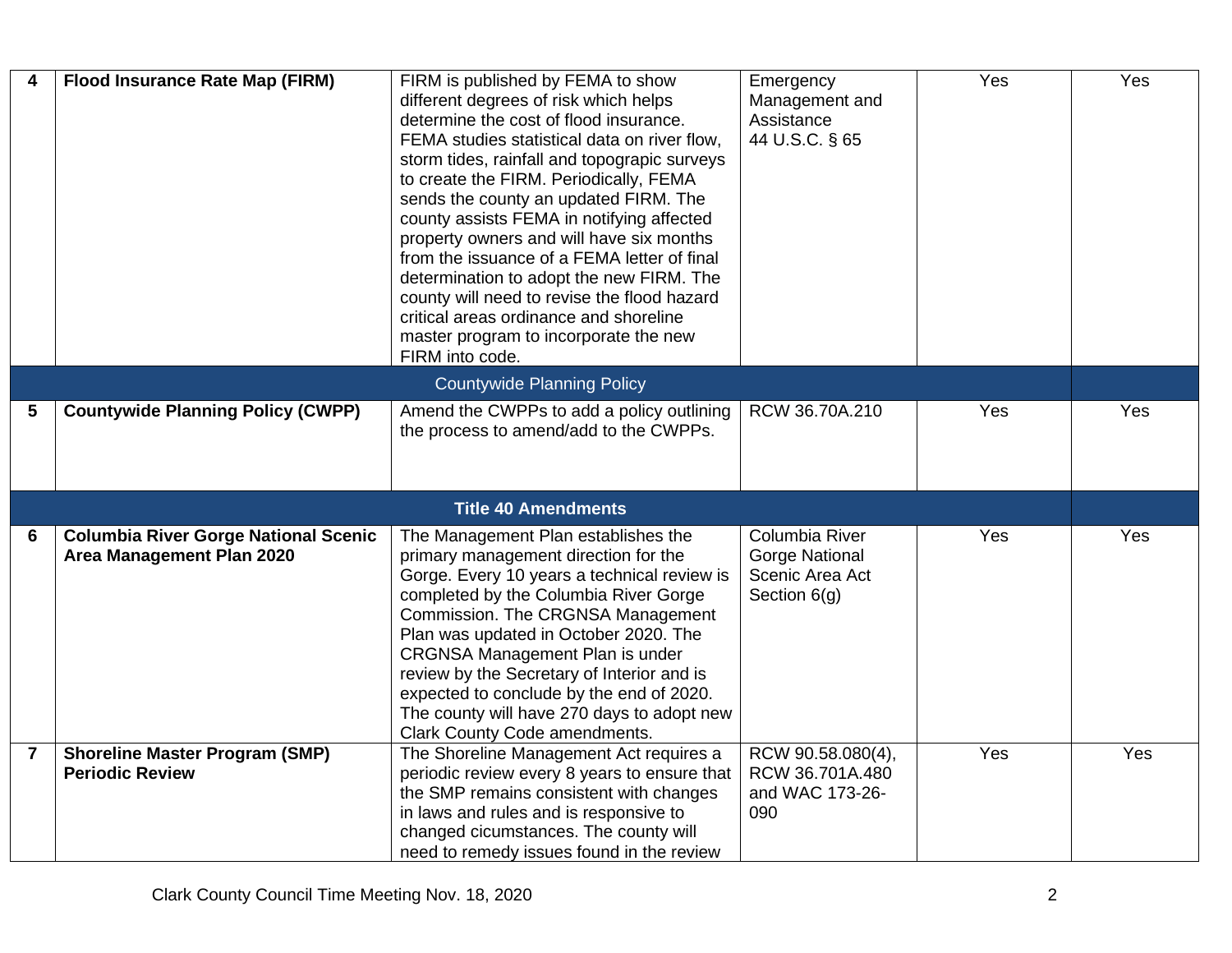|    |                                                                             | and submit to Ecology by June 30, 2021.<br>This project may be complete in 2020, but<br>we are keeping it on the project list in case<br>work continues into 2021.                                                                                                                                                                                                                                                                                                                                                                                                                                                                                                                                            |                                                                                                                                     |     |     |
|----|-----------------------------------------------------------------------------|---------------------------------------------------------------------------------------------------------------------------------------------------------------------------------------------------------------------------------------------------------------------------------------------------------------------------------------------------------------------------------------------------------------------------------------------------------------------------------------------------------------------------------------------------------------------------------------------------------------------------------------------------------------------------------------------------------------|-------------------------------------------------------------------------------------------------------------------------------------|-----|-----|
| 8  | <b>Innovative Housing - Housing Options</b><br><b>Study and Action Plan</b> | Continuation of innovative housing<br>techniques to support affordable housing.<br>The purpose of the project is to understand<br>our local housing challenges and identify<br>opportunities to encourage creation of<br>additional housing types that are affordable<br>to a variety of households within the<br>unincorporated Vancouver Urban Growth<br>Area. This could be done through the<br>removal of regulatory barriers and/or<br>implementation of other strategies. This<br>project will include reviewing county<br>code/regulations and recent state<br>legislation. It may include amending the<br>Comprehensive Plan Housing Element,<br>comprehensive plan and zoning maps, and<br>Title 40. | RCW 36.70A.215<br>(E2SHB 1923)<br>(E2SSB 5254)<br>(ESSB 5383)<br>(HB 1085)<br>(SHB 1377)<br>(SHB 1798)<br>(SHB 2538)<br>(TSHB 2382) | Yes | Yes |
| 9  | <b>Critical Area Ordinance (CAO)</b>                                        | On August 5, 2020, council approved<br>Community Development to update the<br>CAO Title 40 code sections with support<br>from Community Planning:<br>1) Wetlands,<br>Critical fish and wildlife habitat<br>Geologic hazard areas<br>3)<br><b>Critical Aquifer Recharge Areas</b><br>4)                                                                                                                                                                                                                                                                                                                                                                                                                        | RCW 36.70A.030(5)                                                                                                                   | Yes | Yes |
| 10 | <b>Stormwater</b>                                                           | Assist Community Development to update<br>the Stormwater Title 40 code sections.                                                                                                                                                                                                                                                                                                                                                                                                                                                                                                                                                                                                                              | RCW 36.70A.030(5)<br>RCW 36.70A.130<br>RCW 36.70A.172                                                                               | Yes | Yes |
| 11 | <b>Shoreline Master Plan</b>                                                | Title 40 updates related to critical areas and<br>stormwater projects may be needed.                                                                                                                                                                                                                                                                                                                                                                                                                                                                                                                                                                                                                          | RCW 36.70A.030(5)<br>RCW 36.70A.130<br>RCW 36.70A.172                                                                               | Yes | Yes |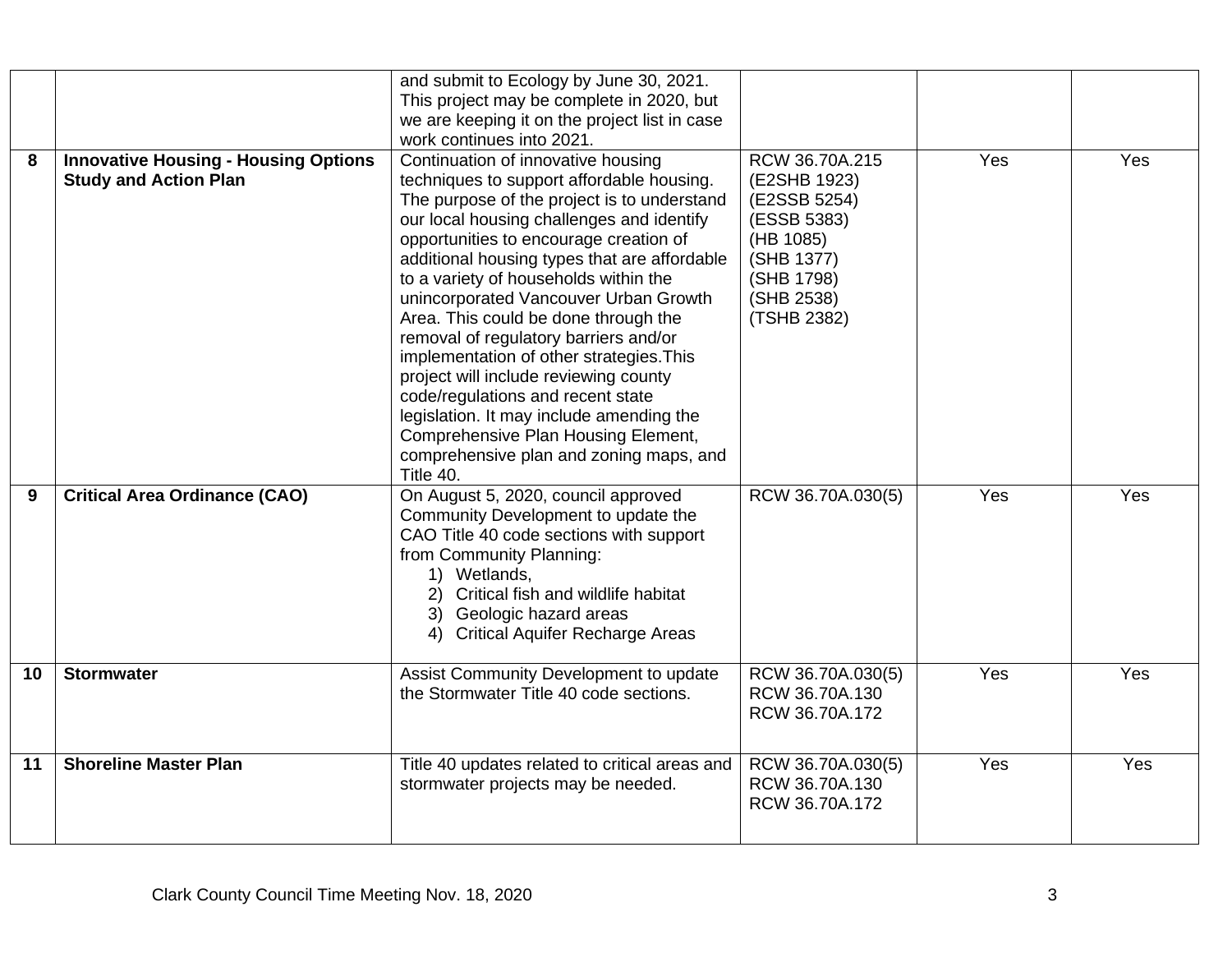| 12 | <b>Essential Public Facilities (EPF)</b>                                                    | On August 26, 2020, council approved a<br>staff request to amend the Clark County<br>Code (Title 40) to include a definition of<br>EPF, a process for siting essential public<br>facilities, and incorporate a new model<br>ordinance for the siting of community-based<br>behavioral health facilities in 2021. EPF<br>refers to any public facility owned or<br>operated by a local, state, or federal<br>government, public or private utility,<br>transportation company, or any other entity<br>that provides a public service as its primary<br>mission and is difficult to site. | <b>RCW 36.70A</b>                                      | Yes        | Yes |
|----|---------------------------------------------------------------------------------------------|-----------------------------------------------------------------------------------------------------------------------------------------------------------------------------------------------------------------------------------------------------------------------------------------------------------------------------------------------------------------------------------------------------------------------------------------------------------------------------------------------------------------------------------------------------------------------------------------|--------------------------------------------------------|------------|-----|
|    | <b>Capital Facilities Plans (CFP)</b>                                                       |                                                                                                                                                                                                                                                                                                                                                                                                                                                                                                                                                                                         |                                                        |            |     |
| 13 | <b>Capital Facilities Financial Plan (CFFP)</b><br>for Parks and Stormwater (Appendix<br>G) | This document outlines how capital facilities<br>will be financed that have been identified in<br><b>Clark County's Comprehensive Growth</b><br>Management Plan, as required by<br>Washington State's Growth Management<br>Act (GMA). It covers the following types of<br>capital facilities: transportation; parks and<br>open space; stormwater drainage and<br>water quality; and county buildings and<br>other facilities. The plan covers the 6-year<br>period from 2016-2021.                                                                                                     |                                                        | <b>Yes</b> | Yes |
| 14 | <b>School District Six-year CFP Update</b><br>and associated School Impact Fees.            | The following schools are scheduled to<br>update their school CFP: Ridgefield,<br>Vancouver, Camas, Washougal, Green<br>Mountain, Battle Ground.                                                                                                                                                                                                                                                                                                                                                                                                                                        | Title 40.620.030<br>RCW 36.70A.070<br>CCC 40.560.010(M | Yes        | Yes |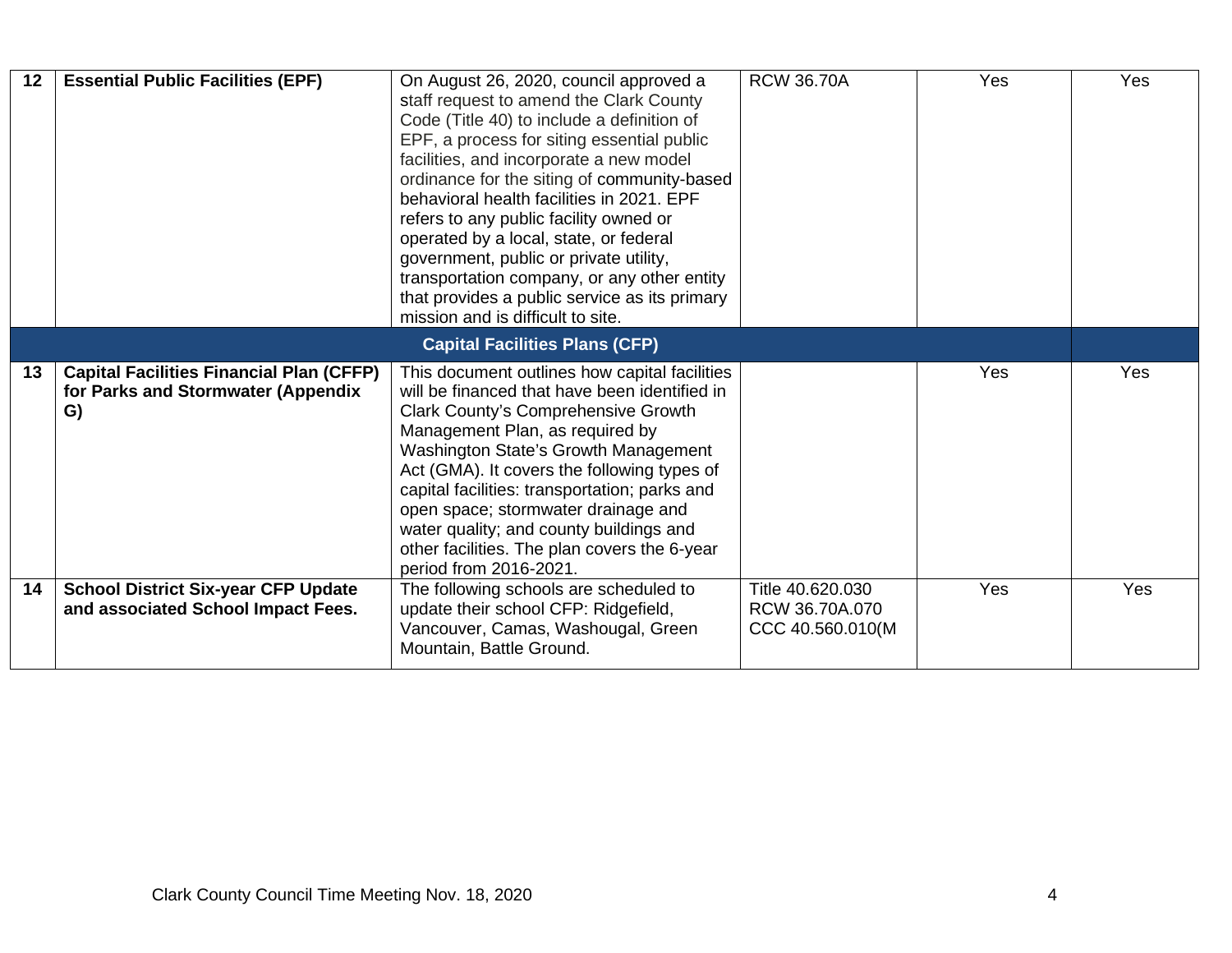## **2021 Proposed Docket Items**

## **Transportation**

|              |                                          | <b>Arterial Atlas</b>                                                                                                                                                                                                                                                                                                                                                                                                                                                                                                                                                                                                                                                                                                                                                                                                            |                |     |     |
|--------------|------------------------------------------|----------------------------------------------------------------------------------------------------------------------------------------------------------------------------------------------------------------------------------------------------------------------------------------------------------------------------------------------------------------------------------------------------------------------------------------------------------------------------------------------------------------------------------------------------------------------------------------------------------------------------------------------------------------------------------------------------------------------------------------------------------------------------------------------------------------------------------|----------------|-----|-----|
| 1            | <b>Developer's Agreement</b>             | As needed per Council direction for any<br>developer's agreements that may come<br>forward in 2020.                                                                                                                                                                                                                                                                                                                                                                                                                                                                                                                                                                                                                                                                                                                              | CCC 40.550.030 | Yes | Yes |
| $\mathbf{2}$ | <b>Arterial Atlas Update</b>             | A supporting document to the<br>Comprehensive Plan that guides roadway<br>system development to fulfil the objectives<br>of the plan and provide regional circulation.                                                                                                                                                                                                                                                                                                                                                                                                                                                                                                                                                                                                                                                           | RCW 36.70A.070 | Yes | Yes |
| 3            | <b>Transportation Program Amendments</b> | As needed per Council direction.                                                                                                                                                                                                                                                                                                                                                                                                                                                                                                                                                                                                                                                                                                                                                                                                 |                | Yes | Yes |
| 4            | <b>Transportation System Plan (TSP)</b>  | Develop a TSP to implement the<br><b>Community Framework Plan and</b><br>Comprehensive Plan transportation<br>policies. The TSP will provide a framework<br>to guide transportation investments over<br>the next 20 years or more in accordance<br>with county policies. It will be developed<br>through a robust, equitable, and<br>collaborative process with stakeholders and<br>the community. The goal of the TSP is to<br>help improve safety, mobility, and quality of<br>life for residents and businesses. It will<br>include both short- and long-range<br>strategies with specific program, policy, and<br>project recommendations to create an<br>integrated multimodal transportation system<br>that facilitates the safe and efficient<br>movement of people and goods,<br>accommodates anticipated growth, and is |                | Yes | Yes |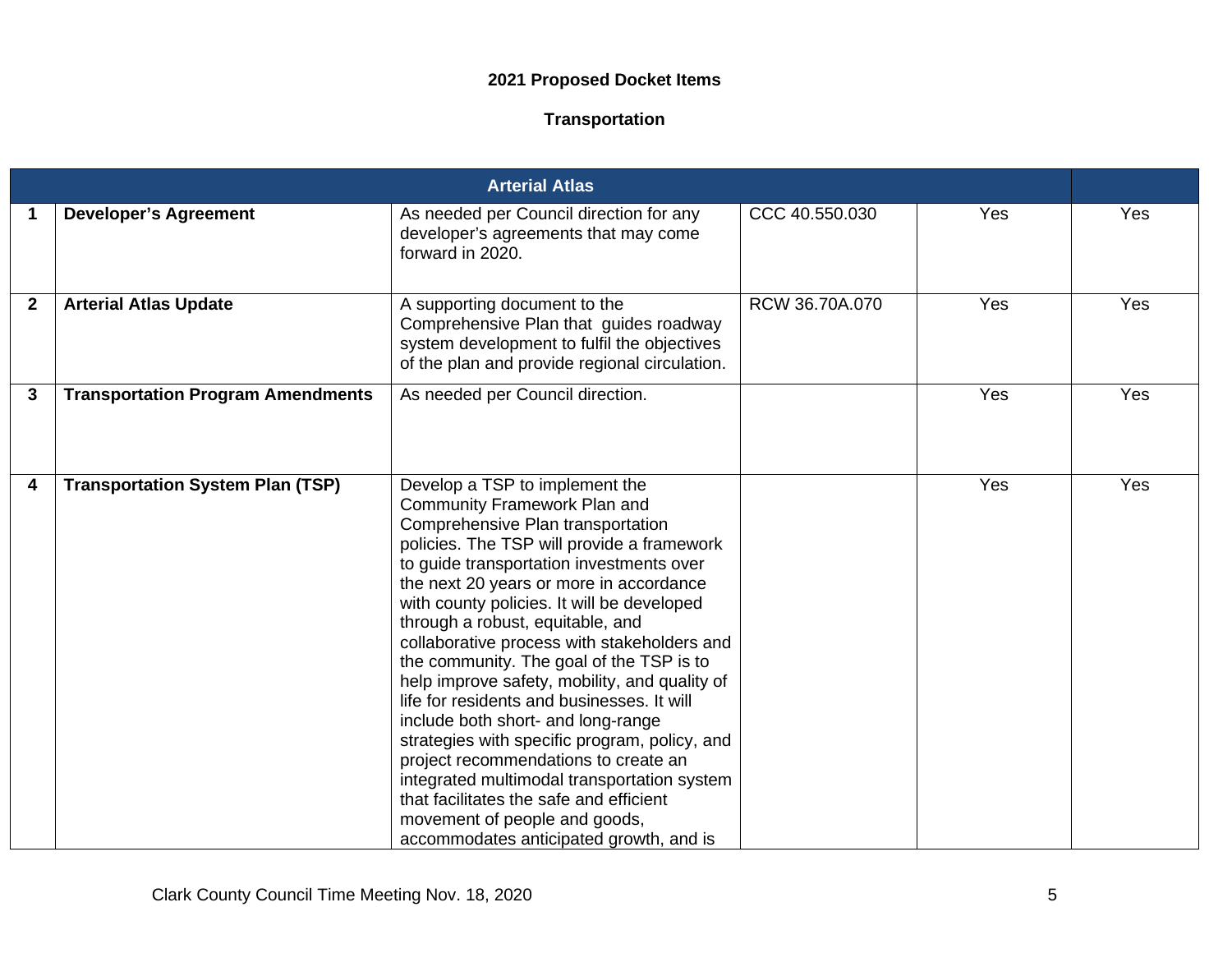| <b>Capital Facility Plan and TIF</b><br>Public Works would like to scope the<br>$5\phantom{1}$<br>Yes                        | Yes |
|------------------------------------------------------------------------------------------------------------------------------|-----|
| <b>Amendments Urban Arterial</b><br>intersection safety projects in the 20-year                                              |     |
| CFP to determine a more accurate cost<br><b>Intersections</b>                                                                |     |
| assignment and project locations. As                                                                                         |     |
| transportation projects advance in priority                                                                                  |     |
| from the 20-year plan to the 6-year TIP,                                                                                     |     |
| Public Works would like to refine the cost                                                                                   |     |
| estimates before submitting projects for                                                                                     |     |
| grant applications. If the scoping                                                                                           |     |
| determines that costs or project location                                                                                    |     |
| adjustments are needed, the CFP must be                                                                                      |     |
| amended to reflect the adjustments. The                                                                                      |     |
| TIF rates are directly associated with the                                                                                   |     |
| CFP. If the CFP is amendment, the TIF                                                                                        |     |
| rates will be adjusted accordingly.<br><b>SR-503 Corridor Analysis</b><br>Public Works and WSDOT will review and<br>Yes<br>6 | Yes |
| update the adopted 2005 SR-503                                                                                               |     |
| Circulation Plan (Ord 2005-12-23). This                                                                                      |     |
| review will analyze future corridor alignment                                                                                |     |
| needs based on transportation modeling,                                                                                      |     |
| and recommend potential arterial atlas                                                                                       |     |
| amendments.                                                                                                                  |     |
| Create a countywide approach to help<br>$\overline{7}$<br><b>Neighborhood Traffic Program</b><br>Yes                         | Yes |
| (Dependent on Budget Authority)<br>neighborhood associations manage traffic                                                  |     |
| and address high priority needs within                                                                                       |     |
| residential areas. Identify and establish a                                                                                  |     |
| citizen volunteer group who can advocate                                                                                     |     |
| for neighborhood traffic safety and can                                                                                      |     |
| work on developing this program with                                                                                         |     |
| Public Works.                                                                                                                |     |
| RCW 36.70A.070<br>2015 Parks Recreation and Open<br>Plan update to comply with GMA<br>Yes<br>8                               | Yes |
| Space (PROS) Plan<br>requirements.                                                                                           |     |
|                                                                                                                              |     |
|                                                                                                                              |     |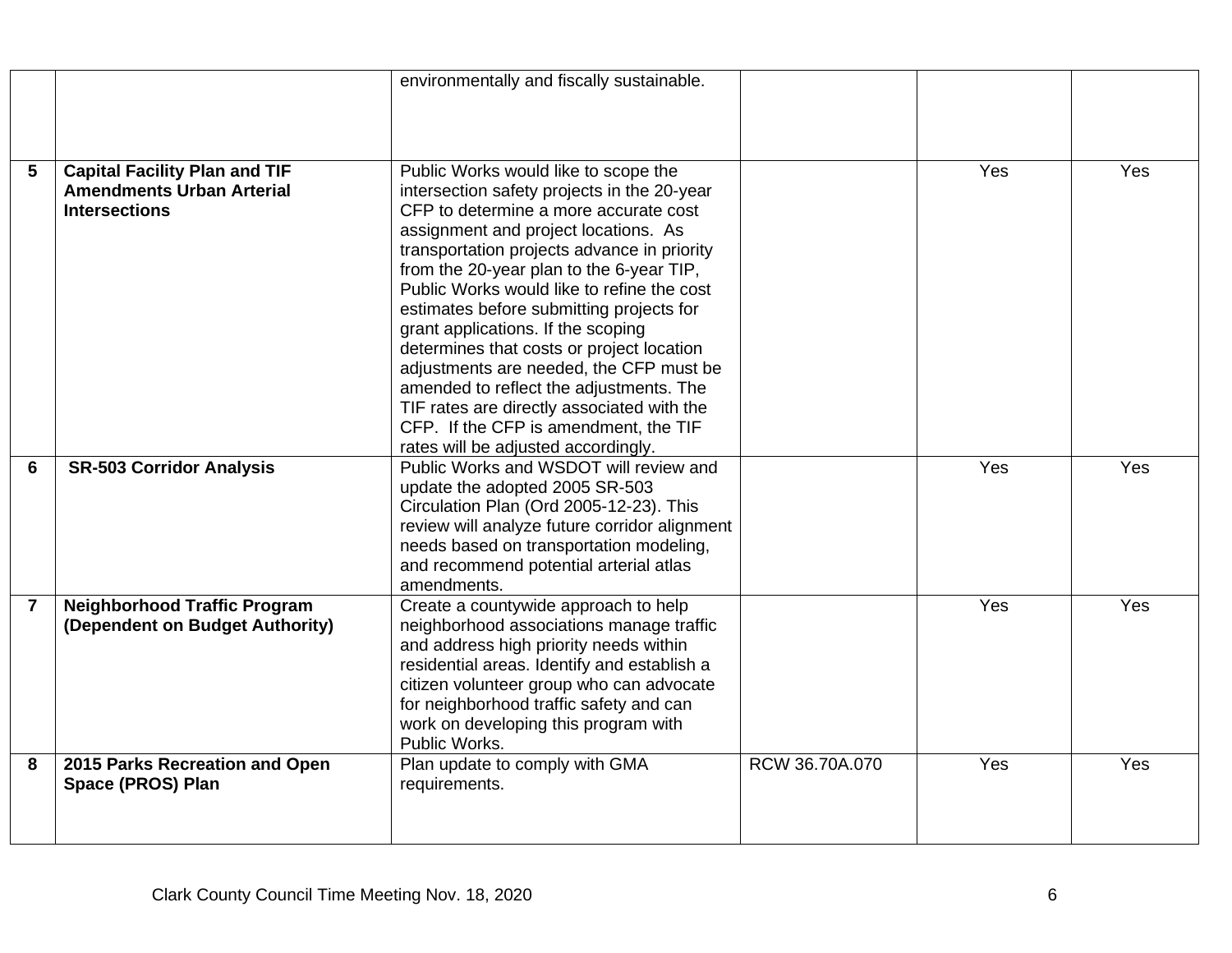| 9  | Update the PROS 6-year and 20-year<br>capital facilities plan. | This update will review identified projects,<br>proposed timelines and potential funding<br>sources and recommend revisions as<br>necessary to assist with project<br>implementation.                                                                                                                                                     | RCW 36.70A.070 | Yes | Yes |
|----|----------------------------------------------------------------|-------------------------------------------------------------------------------------------------------------------------------------------------------------------------------------------------------------------------------------------------------------------------------------------------------------------------------------------|----------------|-----|-----|
| 10 | <b>Trail Standards</b>                                         | Develop public work standards for trails.<br>These standards will help establish a value<br>for assessing park impact fee (PIF) PIF<br>credits for developer installed trails.                                                                                                                                                            | RCW 36.70A.070 | Yes | Yes |
| 11 | <b>PIF credits</b>                                             | Work on developing initial methodology and<br>criteria for PIF credits.                                                                                                                                                                                                                                                                   | RCW 36.70A.070 | Yes | Yes |
| 12 | <b>Transportation Improvement Plan (TIP)</b>                   | Provide assistance to capital programs for<br>ongoing TIP needs.                                                                                                                                                                                                                                                                          | RCW 36.70A.070 | Yes | Yes |
| 13 | <b>Roundabout Corridor Street</b><br><b>Classification</b>     | Develop a framework to implement<br>roundabout corridors in Clark County. The<br>framework would address what is needed<br>to develop new street classification and<br>intersection design County Road<br>Standards. Designate street corridors to<br>apply the new classification in the Arterial<br>Atlas. Possibly a multiyear effort. |                | Yes | Yes |